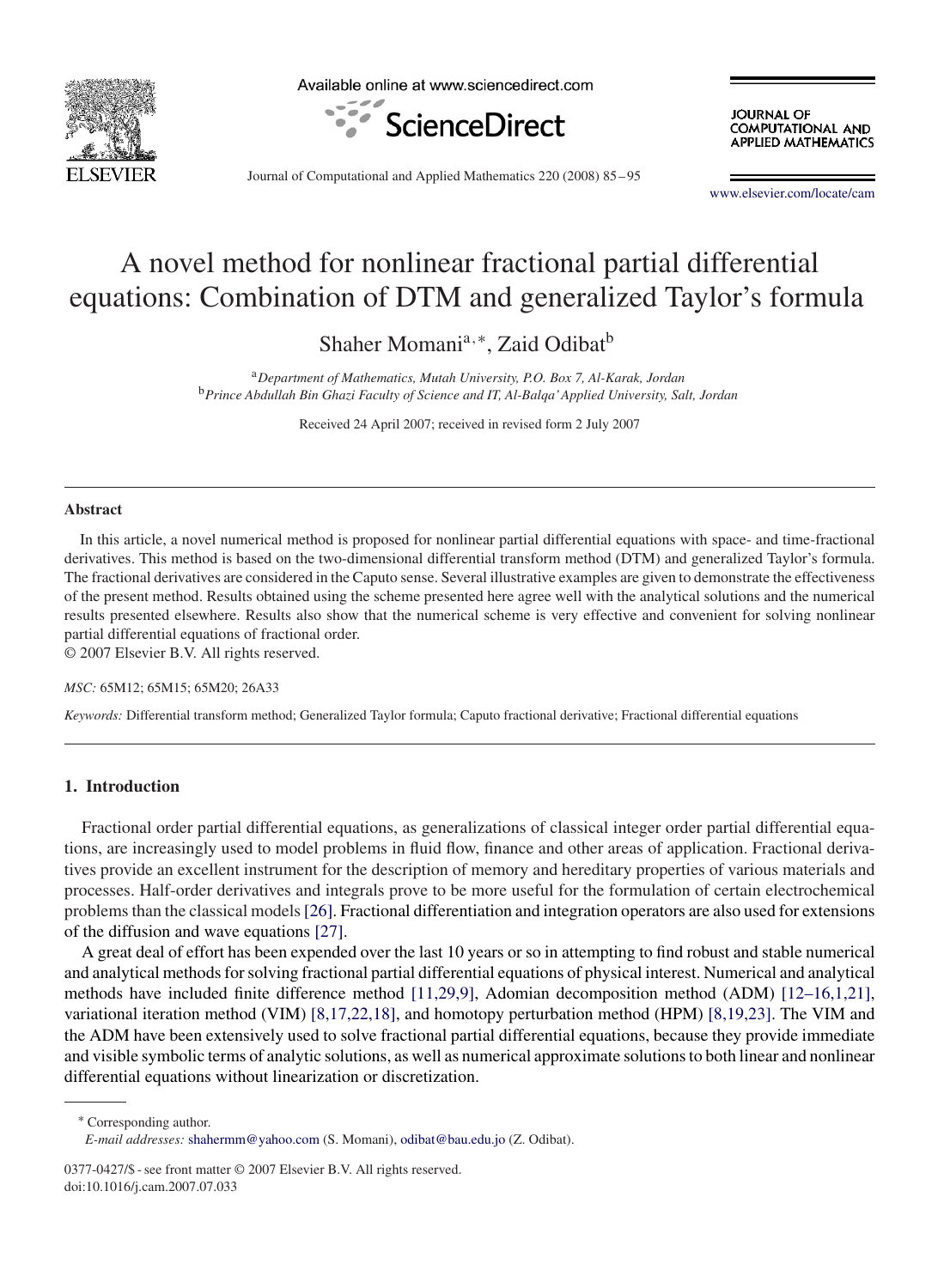The present authors have written a series of papers solving linear partial differential equations and nonlinear partial differential equations of fractional order (see [12–19,1,21–23]. Recently they developed a semi-numerical method for solving linear partial differential equations of fractional order [24]. This method is named as generalized differential transform method (GDTM) and is based on the two-dimensional differential transform method (DTM) [31,4,7] and generalized Taylor's formula [25]. The present paper may be regarded as an extension of the latter paper [24] on nonlinear partial differential with space- and time-fractional derivatives of the form

$$
\frac{\partial^{\mu} u}{\partial t^{\mu}} = \frac{\partial^{\nu} u}{\partial x^{\nu}} + N_f(u(x, t)), \quad m - 1 < \mu \leq m, \quad n - 1 < \nu \leq n, \quad n, m \in N,
$$
\n(1.1)

where  $\mu$  and  $\nu$  are parameters describing the order of the fractional time- and space-derivatives in the Caputo sense, respectively, and  $N_f$  is a nonlinear operator which might include other fractional derivatives with respect to the variables *x* and *t*. The function  $u(x, t)$  is assumed to be a causal function of time and space, i.e., vanishing for  $t < 0$  and  $x < 0$ . The general response expression contains parameters describing the order of the fractional derivatives that can be varied to obtain various responses.

There are several definitions of a fractional derivative of order  $\alpha > 0$  [26,5]. The two most commonly used definitions are the Riemann–Liouville and Caputo. The Riemann–Liouville fractional integration of order  $v$  is defined as

$$
J_a^{\nu} f(x) = \frac{1}{\Gamma(\nu)} \int_a^x (x - t)^{\nu - 1} f(t) dt, \quad \nu > 0, \quad x > 0.
$$
 (1.2)

The next two equations define Riemann–Liouville and Caputo fractional derivatives of order v, respectively,

$$
D_a^{\nu} f(x) = \frac{d^m}{dx^m} (J_a^{m-\nu} f(x)),
$$
\n(1.3)

$$
D_{*a}^{\nu} f(x) = J_a^{m-\nu} \left( \frac{\mathrm{d}^m}{\mathrm{d}x^m} f(x) \right),\tag{1.4}
$$

where  $m-1 < v \le m$  and  $m \in N$ . For now, the Caputo fractional derivative will be denoted by  $D_*^v$  to maintain a clear distinction with the Riemann–Liouville fractional derivative.

The Caputo fractional derivative is considered here because it allows traditional initial and boundary conditions to be included in the formulation of the problem. In this paper, we consider the one-dimensional space- and time-fractional nonlinear partial differential equation (2.1), where the unknown function  $u=u(x, t)$  is a assumed to be a causal function of space and time, respectively, and the fractional derivatives are taken in Caputo sense as follows:

**Definition 1.1.** For *m* to be the smallest integer that exceeds  $\mu$ , the Caputo time-fractional derivative operator of order  $\mu$  > 0 is defined as

$$
D_{\ast t}^{\mu}u(x,t) = \frac{\partial^{\mu}u(x,t)}{\partial t^{\mu}} = \begin{cases} \frac{1}{\Gamma(m-\mu)} \int_{0}^{t} (t-\tau)^{m-\mu-1} \frac{\partial^{m}u(x,\tau)}{\partial \tau^{m}} d\tau & \text{for } m-1 < \mu < m, \\ \frac{\partial^{m}u(x,t)}{\partial t^{m}} & \text{for } \mu = m \in \mathbb{N} \end{cases}
$$
(1.5)

and the space-fractional derivative operator of order  $v > 0$  is defined as

$$
D_{\ast x}^{\nu} u(x,t) = \frac{\partial^{\nu} u(x,t)}{\partial x^{\nu}} = \begin{cases} \frac{1}{\Gamma(m-\nu)} \int_{0}^{x} (x-\theta)^{m-\nu-1} \frac{\partial^{m} u(\theta,t)}{\partial \theta^{m}} d\theta & \text{for } m-1 < \nu < m, \\ \frac{\partial^{m} u(x,t)}{\partial x^{m}} & \text{for } \nu = m \in \mathbb{N}. \end{cases}
$$
(1.6)

For mathematical properties of fractional derivatives and integrals one can consult the mentioned references.

### **2. Generalized Taylor's formula**

In this section we present the generalized Taylor's formula that involves Caputo fractional derivatives. This generalization is presented in [25].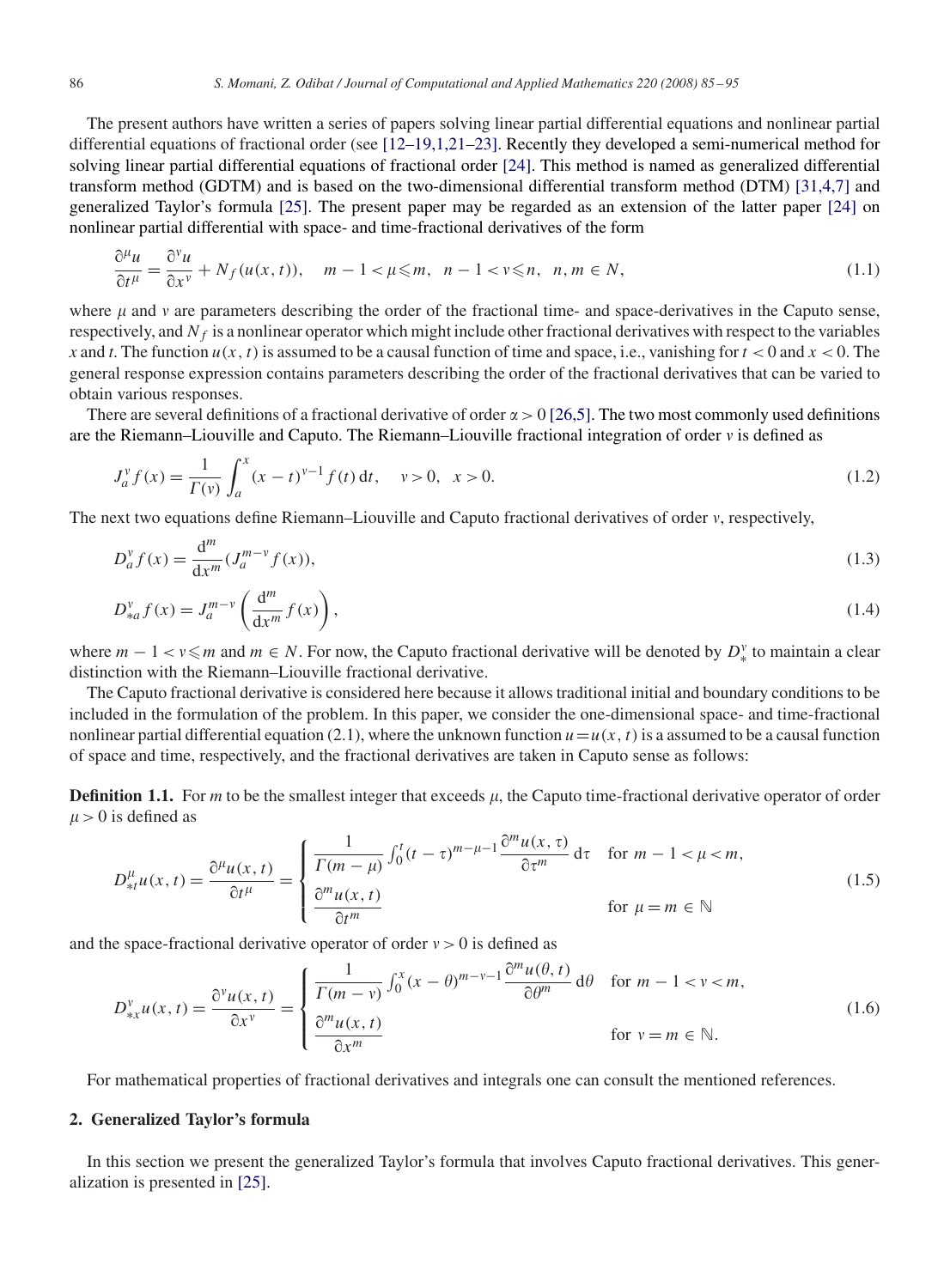*Generalized Taylor's formula*: Suppose  $(D_{*a}^{\alpha})^k f(x) \in C(a, b]$  for  $k = 0, 1, ..., n + 1$ , where  $0 < \alpha \leq 1$ , then we have

$$
f(x) = \sum_{i=0}^{n} \frac{(x-a)^{i\alpha}}{\Gamma(i\alpha+1)} ((D_{*a}^{\alpha})^{i} f)(a+) + \frac{((D_{*a}^{\alpha})^{n+1} f)(\xi)}{\Gamma((n+1)\alpha+1)} (x-a)^{(n+1)\alpha}
$$
(2.1)

with  $a \le \xi \le x$ , for each  $x \in (a, b]$  and  $D_{*a}^{\alpha}$  is the Caputo fractional derivative of order  $\alpha$ , where  $(D_{*a}^{\alpha})^k = D_{*a}^{\alpha} D_{*a}^{\alpha} \cdots D_{*a}^{\alpha}$ . In case of  $\alpha = 1$ , the generalized Taylor's formula (2.1) reduces to the classical Talyor's formula.

**Theorem 2.1.** *Suppose that*  $(D_{*a}^{\alpha})^k f(x) \in C(a, b]$  *for*  $k = 0, 1, ..., N + 1$ , *where*  $0 < \alpha \le 1$ *. If*  $x \in [a, b]$ *, then* [25]

$$
f(x) \simeq \sum_{i=0}^{N} \frac{(x-a)^{i\alpha}}{\Gamma(i\alpha+1)} ((D_{*a}^{\alpha})^{i} f)(a+).
$$
 (2.2)

Furthermore, there is a value  $\xi$  with  $a \leq \xi \leq x$  so that the error term  $R_N^{\alpha}(x)$  has the form

$$
R_N^{\alpha}(x) = \frac{((D_{*a}^{\alpha})^{N+1} f)(\zeta)}{\Gamma((N+1)\alpha+1)}(x-a)^{(N+1)\alpha}.
$$
\n(2.3)

The accuracy of  $R_N^{\alpha}(x)$  increases when we choose large *N* and decreases as the value of *x* moves away from the center *a*. Hence, we must choose *N* large enough so that the error does not exceed a specified bound. In the following theorem, we find precise conditions under which the exponents hold for arbitrary fractional operators. This result is very useful on our approach for solving differential equations of fractional order.

**Theorem 2.2.** Suppose that  $f(x) = x^{\lambda}g(x)$ , where  $\lambda > -1$  and  $g(x)$  has the generalized power series expansion  $g(x) = \sum_{n=0}^{\infty} a_n (x - a)^{n\alpha}$  with radius of convergence  $R > 0$ , where  $0 < \alpha \leq 1$ . Then [20]

$$
D_{*a}^{\gamma} D_{*a}^{\beta} f(x) = D_{*a}^{\gamma + \beta} f(x)
$$
\n(2.4)

*for all*  $x \in (0, R)$  *if one of the following conditions is satisfied:* 

- (a)  $\beta < \lambda + 1$  *and*  $\gamma$  *arbitrary*,
- (b)  $\beta \geq \lambda + 1$ ,  $\gamma$  arbitrary, and  $a_k = 0$  for  $k = 0, 1, \ldots, m 1$ , where  $m 1 < \beta \leq m$ .

The proof of Theorem 2.1 is given in [20] and the proof of Theorem 2.2 is given in [25].

#### **3. Generalized two-dimensional DTM**

The DTM was first applied in the engineering domain by [31]. In general, the DTM is applied to the solution of electric circuit problems. The DTM is a numerical method based on the Taylor series expansion which constructs an analytical solution in the form of a polynomial. The traditional high order Taylor series method requires symbolic computation. However, the DTM obtains a polynomial series solution by means of an iterative procedure. The method is well addressed in [20–22].

In this section we shall derive the generalized two-dimensional DTM that we have developed for the numerical solution of linear partial differential equations with space- and time-fractional derivatives [24]. The proposed method is based on the combination of the classical two-dimensional DTM [21,22] and generalized Taylor's formula [25].

Consider a function of two variables  $u(x, y)$ , and suppose that it can be represented as a product of two single-variable functions, i.e.,  $u(x, y) = f(x)g(y)$ . Based on the properties of generalized two-dimensional differential transform [4,7],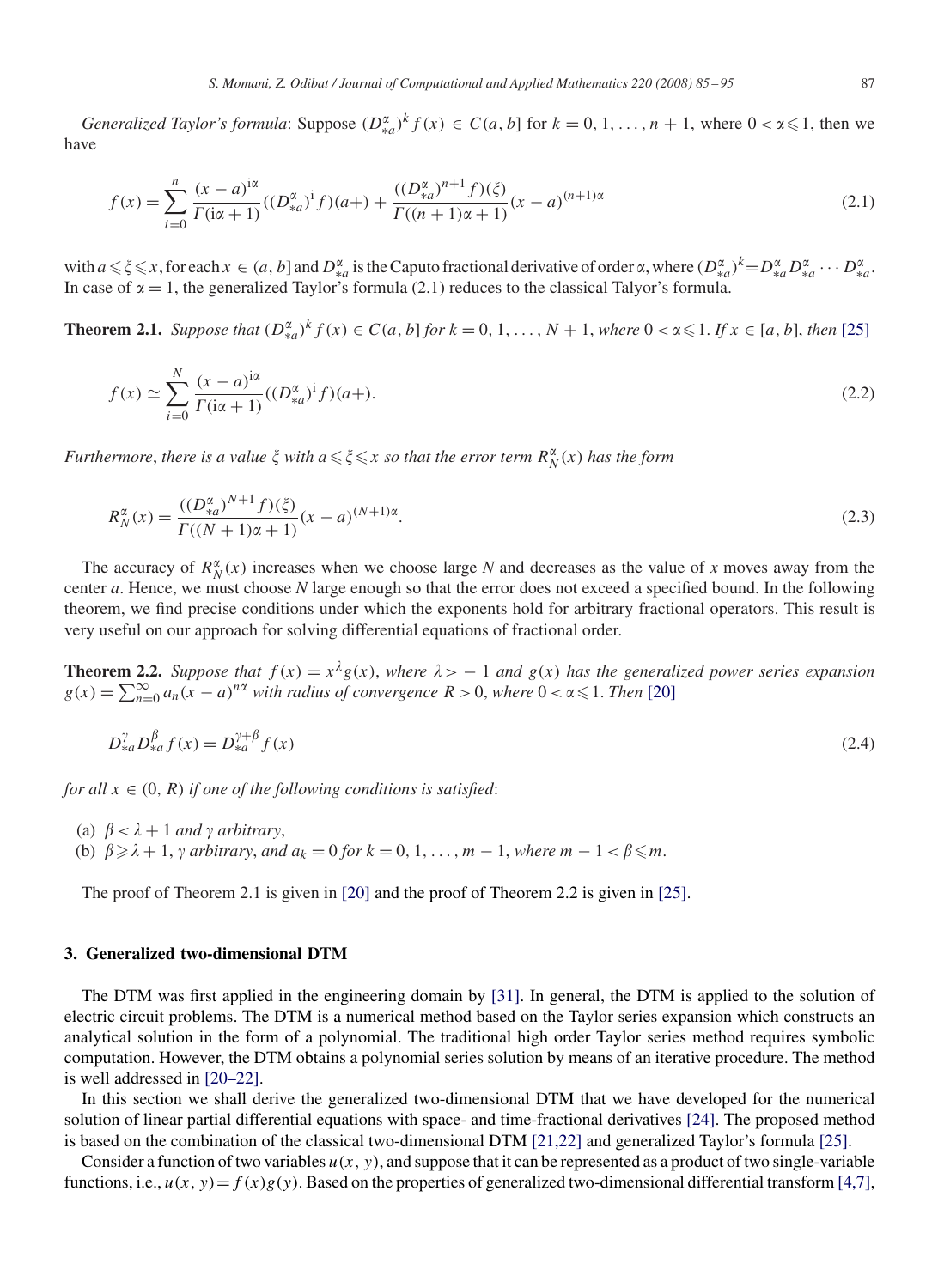the function  $u(x, y)$  can be represented as

$$
u(x, y) = \sum_{k=0}^{\infty} F_{\alpha}(k)(x - x_0)^{k\alpha} \sum_{h=0}^{\infty} G_{\beta}(h)(y - y_0)^{h\beta}
$$
  
= 
$$
\sum_{k=0}^{\infty} \sum_{h=0}^{\infty} U_{\alpha, \beta}(k, h)(x - x_0)^{k\alpha}(y - y_0)^{h\beta},
$$
 (3.1)

where  $0 < \alpha$ ,  $\beta \leq 1$ ,  $U_{\alpha,\beta}(k, h) = F_{\alpha}(k)G_{\beta}(h)$  is called the spectrum of  $u(x, y)$ . The generalized two-dimensional differential transform of the function  $u(x, y)$  is given by

$$
U_{\alpha,\beta}(k,h) = \frac{1}{\Gamma(\alpha k+1)\Gamma(\beta h+1)} [(D_{\ast x_0}^{\alpha})^k (D_{\ast y_0}^{\beta})^h u(x,y)]_{(x_0,y_0)},
$$
\n(3.2)

where  $(D_{\ast x_0}^{\alpha})^k = D_{\ast x_0}^{\alpha} D_{\ast x_0}^{\alpha} \cdots D_{\ast x_0}^{\alpha}$ , k-times. In this paper, the lowercase  $u(x, y)$  represents the original function while the uppercase  $U_{\alpha,\beta}(k, h)$  stands for the transformed function. In case of  $\alpha = 1$  and  $\beta = 1$  the generalized two-dimensional differential transform (3.1) reduces to the classical two-dimensional differential transform. Based on Definitions 3.1 and 3.2, we have the following results.

**Theorem 3.1.** *Suppose that*  $U_{\alpha,\beta}(k, h)$ ,  $V_{\alpha,\beta}(k, h)$  *and*  $W_{\alpha,\beta}(k, h)$  *are the differential transformations of the functions*  $u(x, y)$ ,  $v(x, y)$  *and*  $w(x, y)$ , *respectively*, *then* 

- (a) *if*  $u(x, y) = v(x, y) \pm w(x, y)$ , *then*  $U_{\alpha, \beta}(k, h) = V_{\alpha, \beta}(k, h) \pm W_{\alpha, \beta}(k, h)$ ,
- (b) if  $u(x, y) = av(x, y)$ ,  $a \in \mathbb{R}$ , then  $U_{\alpha, \beta}(k, h) = aV_{\alpha, \beta}(k, h)$ ,
- (c) if  $u(x, y) = v(x, y)w(x, y)$ , then  $U_{\alpha, \beta}(k, h) = \sum_{r=0}^{k} \sum_{s=0}^{h} V_{\alpha, \beta}(r, h s)W_{\alpha, \beta}(k r, s)$ ,
- (d) if  $u(x, y) = (x x_0)^{n\alpha} (y y_0)^{m\beta}$ , then  $U_{\alpha, \beta}(k, h) = \delta(k n)\delta(h m)$ .

**Theorem 3.2.** *If*  $u(x, y) = D_{*x_0}^{\alpha} v(x, y), 0 < \alpha \le 1$ , *then* 

$$
U_{\alpha,\beta}(k,h) = \frac{\Gamma(\alpha(k+1)+1)}{\Gamma(\alpha k+1)} V_{\alpha,\beta}(k+1,h).
$$
\n(3.3)

**Proof.** From Definition 3.1 we have

$$
U_{\alpha,\beta}(k,h) = \frac{1}{\Gamma(\alpha k+1)\Gamma(\beta h+1)}[(D_{*x_0}^{\alpha})^k(D_{*y_0}^{\beta})^h D_{*x_0}^{\alpha} v(x, y)]_{(x_0, y_0)},
$$
  
\n
$$
= \frac{1}{\Gamma(\alpha k+1)\Gamma(\beta h+1)}[(D_{*x_0}^{\alpha})^{k+1}(D_{*y_0}^{\beta})^h v(x, y)]_{(x_0, y_0)},
$$
  
\n
$$
= \frac{\Gamma(\alpha (k+1)+1)}{\Gamma(\alpha k+1)\Gamma(\beta h+1)\Gamma(\alpha (k+1)+1)}[(D_{*x_0}^{\alpha})^{k+1}(D_{*y_0}^{\beta})^h v(x, y)]_{(x_0, y_0)},
$$
  
\n
$$
= \frac{\Gamma(\alpha (k+1)+1)}{\Gamma(\alpha k+1)}V_{\alpha,\beta}(k+1, h). \square
$$

**Theorem 3.3.** If  $u(x, y) = f(x)g(y)$  and the function  $f(x) = x^{\lambda}h(x)$ , where  $\lambda > -1$ ,  $h(x)$  has the generalized Taylor *series expansion*  $h(x) = \sum_{n=0}^{\infty} a_n(x - x_0)^{\alpha k}$ , *and* 

- (a)  $\beta < \lambda + 1$  *and*  $\alpha$  *arbitrary or*
- (b)  $\beta \geq \lambda + 1$ ,  $\alpha$  arbitrary and  $a_n = 0$  for  $n = 0, 1, \ldots, m 1$ , where  $m 1 < \beta \leq m$ .

*Then the generalized differential transform* (3.2) *becomes*

$$
U_{\alpha,\beta}(k,h) = \frac{1}{\Gamma(\alpha k + 1)\Gamma(\beta h + 1)} [D_{\ast x_0}^{\alpha k} (D_{\ast y_0}^{\beta})^h u(x, y)]_{(x_0, y_0)}.
$$
\n(3.4)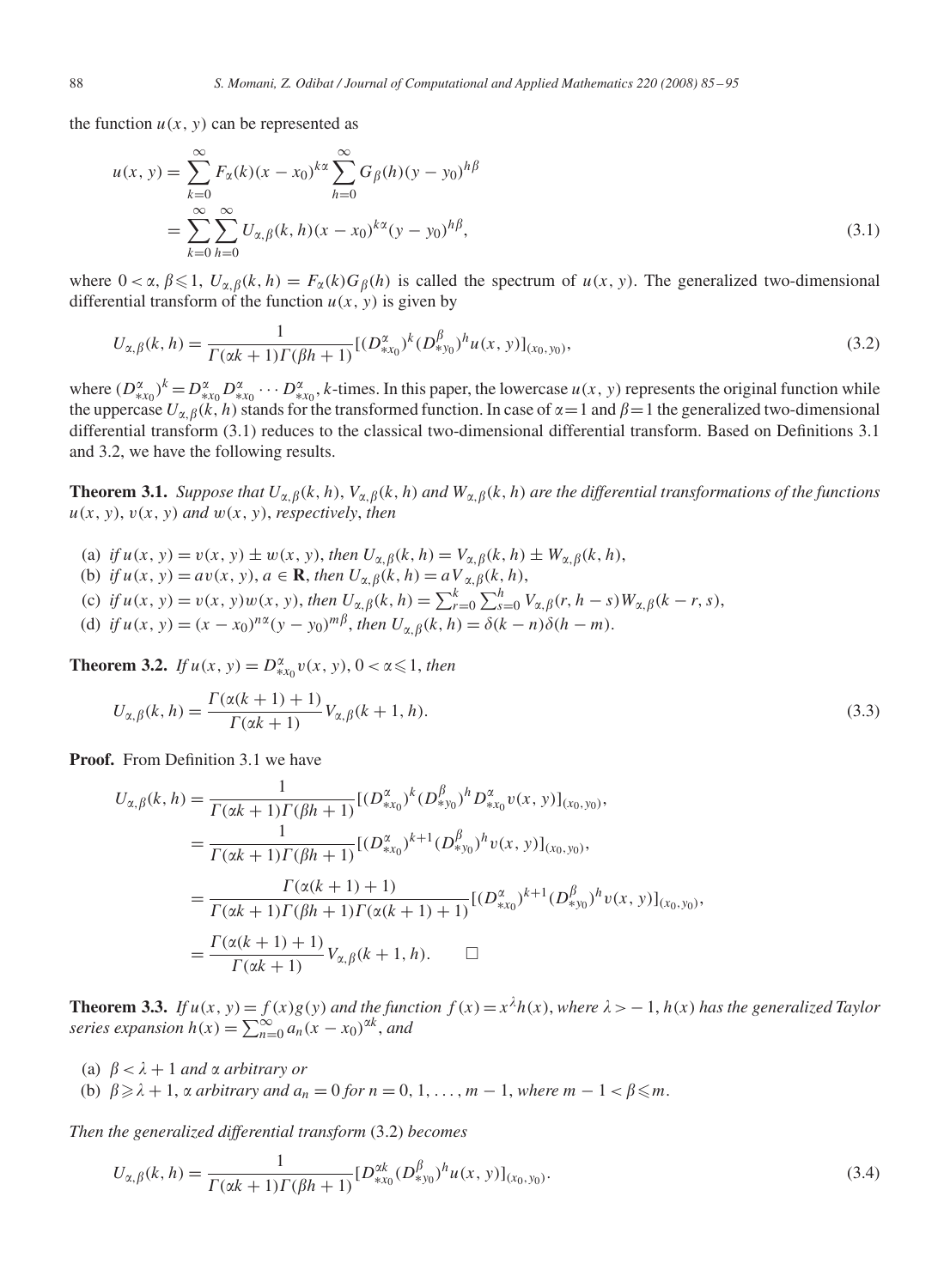**Proof.** The proof follows immediately from the fact that  $D_{*x_0}^{\gamma_1}D_{*x_0}^{\gamma_2}f(x) = D_{*x_0}^{\gamma_1+\gamma_2}f(x)$ , under the conditions given in Theorem 2.2.  $\square$ 

**Theorem 3.4.** *If*  $u(x, y) = D_{*x_0}^y v(x, y)$ ,  $m-1 < y \le m$  and  $v(x, y) = f(x)g(y)$ , the function  $f(x)$  satisfies the conditions *given in Theorem* 2.2, *then*

$$
U_{\alpha,\beta}(k,h) = \frac{\Gamma(\alpha k + \gamma + 1)}{\Gamma(\alpha k + 1)} V_{\alpha,\beta}(k + \gamma/\alpha, h).
$$
\n(3.5)

**Proof.** Using Theorem 3.3, we have,

$$
U_{\alpha,\beta}(k,h) = \frac{1}{\Gamma(\alpha k+1)\Gamma(\beta h+1)}[(D_{*x_0}^{\alpha k})(D_{*y_0}^{\beta})^h D_{*x_0}^{\gamma} v(x, y)]_{(x_0, y_0)},
$$
  
\n
$$
= \frac{1}{\Gamma(\alpha k+1)\Gamma(\beta h+1)}[(D_{*x_0}^{\alpha k+\gamma})(D_{*y_0}^{\beta})^h v(x, y)]_{(x_0, y_0)},
$$
  
\n
$$
= \frac{\Gamma(\alpha k+\gamma+1)}{\Gamma(\alpha k+1)\Gamma(\beta h+1)\Gamma(\alpha k+\gamma+1)}[(D_{*x_0}^{\alpha k+\gamma})(D_{*y_0}^{\beta})^h v(x, y)]_{(x_0, y_0)}
$$
  
\n
$$
= \frac{\Gamma(\alpha k+\gamma+1)}{\Gamma(\alpha k+1)}V_{\alpha,\beta}(k+\gamma/\alpha, h). \square
$$

Now, if the function  $u(x, y) = f(x)g(y)$ ,  $f(x)$  and  $g(y)$  satisfies the conditions given in Theorem 2.2, then the generalized differential transform (3.2) becomes

$$
U_{\alpha,\beta}(k,h) = \frac{1}{\Gamma(\alpha k+1)\Gamma(\beta h+1)} [(D_{*x_0}^{\alpha k})(D_{*y_0}^{\beta h})u(x,y)]_{(x_0,y_0)}.
$$
\n(3.6)

,

Therefore, in this case, if  $u(x, y) = D_{x_0}^{\gamma} D_{xy_0}^{\mu} v(x, y)$ , where  $m - 1 < \gamma \leq m, n - 1 < \mu \leq n$  and the functions  $f(x)$ and  $g(y)$  satisfies the conditions given in Theorem 2.2, then we have the following result:

$$
U_{\alpha,\beta}(k,h) = \frac{\Gamma(\alpha k + \gamma + 1)}{\Gamma(\alpha k + 1)} \frac{\Gamma(\beta h + \mu + 1)}{\Gamma(\alpha k + 1)} V_{\alpha,\beta}(k + \gamma/\alpha, h + \mu/\beta).
$$
\n(3.7)

# **4. Analysis of the method**

In this section we shall use the analysis presented in the previous section to construct our numerical method for solving the following nonlinear partial differential equation with space- and time-fractional derivatives

$$
\frac{\partial^{\mu} u}{\partial t^{\mu}} = \frac{\partial^{\nu} u}{\partial x^{\nu}} + N_f(u(x, t)), \quad m - 1 < \mu \leqslant m, \quad n - 1 < \nu \leqslant n, \quad n, m \in N,
$$
\n(4.1)

where  $N_f$  is a nonlinear operator which might include other fractional derivatives with respect to the variables *x* and *t*.

First, if  $0 < \mu \leq 1$  and  $0 < \nu \leq 1$ , we suppose that the solution of the nonlinear equation (4.1) can be written as a product of single-valued functions. In this case, selecting  $\alpha = \mu$ ,  $\beta = \nu$  and applying Theorem 2.1 to both sides of Eq. (4.1), it transforms to

$$
\frac{\Gamma(\alpha(h+1)+1)}{\Gamma(\alpha h+1)}U_{\alpha,\beta}(k,h+1) = \frac{\Gamma(\beta(k+1)+1)}{\Gamma(\beta k+1)}U_{\alpha,\beta}(k+1,h) + F_{\alpha,\beta}(k,h),\tag{4.2}
$$

where  $F_{\alpha,\beta}(k, h)$  is the generalized differential transformation of  $N_f(u(x, t))$ .

Second, if  $m - 1 < \mu = m_1/m_2 \le m$  and  $0 < \nu \le 1$ , we suppose that the solution the nonlinear equation (4.1) can be written as a product of single-valued functions  $u(x, t) = v(x)w(t)$ , where the function  $w(t)$  satisfies the conditions given in Theorem 2.2. In this case, selecting  $\alpha = 1/m_2$ ,  $\beta = v$ , and applying Theorem 2.3 to both sides of Eq. (4.1), it transforms to

$$
\frac{\Gamma(\alpha(h+1)+m_1)}{\Gamma(\alpha h+1)}U_{\alpha,\beta}(k,h+m_1) = \frac{\Gamma(\beta(k+1)+1)}{\Gamma(\beta k+1)}U_{\alpha,\beta}(k+1,h) + F_{\alpha,\beta}(k,h). \tag{4.3}
$$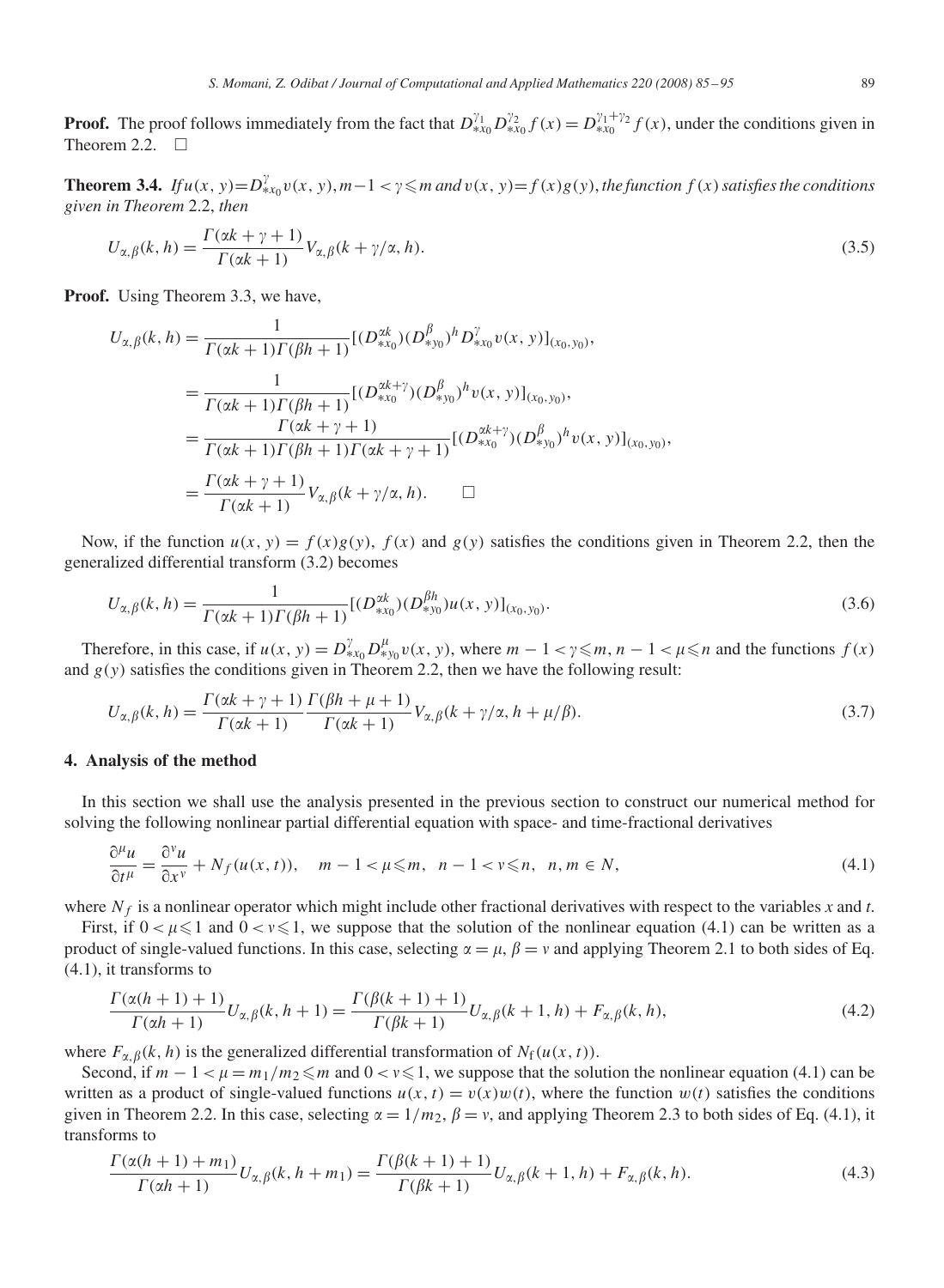Finally, if  $m-1 < \mu = m_1/m_2 \le m$  and  $n-1 < \nu = n_1/n_2 \le n$ , we suppose that the solution of the nonlinear equation (4.1) can be written as a product of single-valued functions  $u(x, t) = v(x)w(t)$ , where the functions  $v(x)$  and  $w(t)$ satisfy the conditions given in Theorem 2.2. In this case, selecting  $\alpha = 1/m_2$ ,  $\beta = 1/n_2$ , and applying Theorem 2.3 to both sides of Eq. (4.1), it transforms to

$$
\frac{\Gamma(\alpha(h+1)+m_1)}{\Gamma(\alpha h+1)}U_{\alpha,\beta}(k,h+m_1) = \frac{\Gamma(\beta(k+1)+n_1)}{\Gamma(\beta k+1)}U_{\alpha,\beta}(k+n_1,h) + F_{\alpha,\beta}(k,h). \tag{4.4}
$$

In all the above cases, the solution of the nonlinear space and time-fractional equation (4.1), using Definition 3.1, can be written as

$$
u(x, y) = \sum_{k=0}^{\infty} \sum_{h=0}^{\infty} U_{\alpha, \beta}(k, h) x^{k\alpha} y^{h\beta}.
$$
\n(4.5)

# **5. Applications and results**

In this section we consider a few examples that demonstrate the performance and efficiency of the generalized differential transform method for solving nonlinear partial differential equations with time- or space-fractional derivatives.

**Example 5.1.** Consider the following nonlinear time-fractional equation

$$
\frac{\partial^{\alpha} u}{\partial t^{\alpha}} + u(x, t)u_x(x, t) = x + xt^2, \quad t > 0, \quad 0 < \alpha \le 1,
$$
\n
$$
(5.1)
$$

subject to the initial condition

$$
u(x, 0) = 0.\t(5.2)
$$

Suppose that the solution  $u(x, t)$  can be represented as a product of single-valued functions,  $u(x, t) = v(x)w(t)$ . Selecting  $\beta = 1$  and applying Eq. (4.2), the recurrence relation for the time-fractional equation (5.1) is given by

$$
U_{\alpha,1}(k, h+1) = \frac{\Gamma(\alpha h+1)}{\Gamma(\alpha(h+1)+1)} \left\{ \delta(k-1)\delta(h) + \delta(k-1)\delta(h-2) - \sum_{r=0}^{k} \sum_{s=0}^{h} U_{\alpha,1}(r, h-s)(k-r+1)U_{\alpha,1}(k-r+1, s) \right\}.
$$
\n(5.3)

The generalized two-dimensional differential transform of the initial condition (5.2) is

$$
U_{\alpha,1}(k,0) = 0.\tag{5.4}
$$

Utilizing the recurrence relation  $(5.3)$  and the transformed initial condition  $(5.4)$ , we get

$$
U_{\alpha,1}(1,1) = \frac{1}{\Gamma(\alpha+1)},
$$
  
\n
$$
U_{\alpha,1}(1,3) = \frac{\Gamma(2\alpha+1)}{\Gamma(3\alpha+1)} \left(1 - \frac{1}{(\Gamma(\alpha+1))^2}\right),
$$
  
\n
$$
U_{\alpha,1}(1,5) = -\frac{2}{\Gamma(\alpha+1)} \frac{\Gamma(2\alpha+1)}{\Gamma(3\alpha+1)} \frac{\Gamma(4\alpha+1)}{\Gamma(4\alpha+1)} \left(1 - \frac{1}{(\Gamma(\alpha+1))^2}\right),
$$

and the other coefficients equal zero for  $k, h \le 5$ . Therefore, from (3.1), the approximate solution of the nonlinear equation (5.1) can be derived as

$$
u(x,t) = x \left[ \frac{1}{\Gamma(\alpha+1)} t^{\alpha} + \frac{\Gamma(2\alpha+1)}{\Gamma(3\alpha+1)} \left( 1 - \frac{1}{(\Gamma(\alpha+1))^2} \right) t^{3\alpha} - \frac{2}{\Gamma(\alpha+1)} \frac{\Gamma(2\alpha+1)}{\Gamma(3\alpha+1)} \frac{\Gamma(4\alpha+1)}{\Gamma(4\alpha+1)} \left( 1 - \frac{1}{(\Gamma(\alpha+1))^2} \right) t^{5\alpha} \right].
$$
\n(5.5)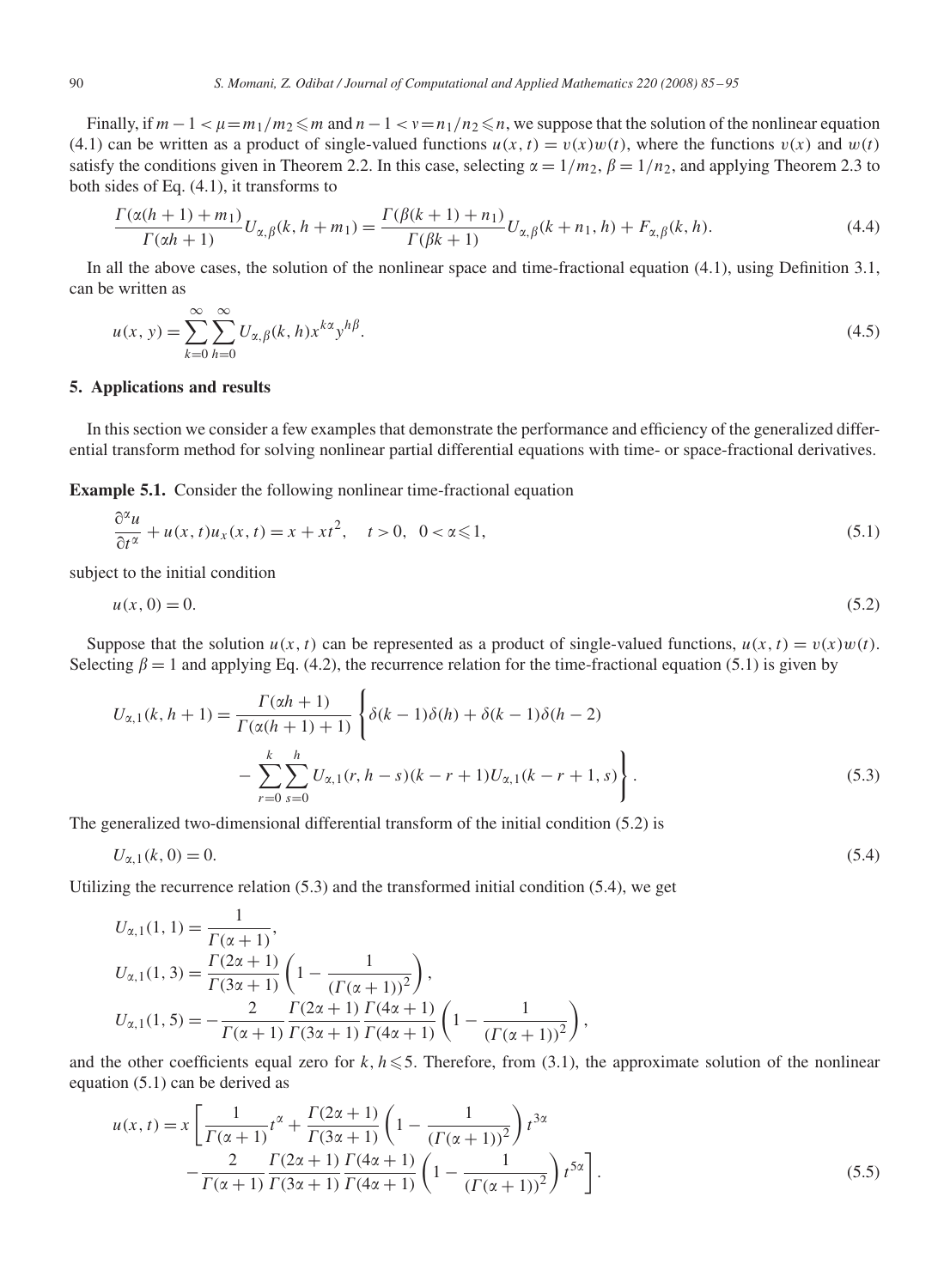Table 1 Numerical values when  $\alpha = 0.5, 0.75$  and 1.0 for Eq. (5.1)

| t   | $\boldsymbol{x}$ | $\alpha = 0.5$ |           | $\alpha = 0.75$ |           | $\alpha = 1.0$ |           |                    |
|-----|------------------|----------------|-----------|-----------------|-----------|----------------|-----------|--------------------|
|     |                  | $\mu$ GDTM     | $u_{HPM}$ | $\mu$ GDTM      | $u_{HPM}$ | $\mu$ GDTM     | $u_{HPM}$ | $U_{\text{Exact}}$ |
| 0.2 | 0.25             | 0.123635       | 0.104573  | 0.080835        | 0.078306  | 0.050000       | 0.049989  | 0.050000           |
|     | 0.50             | 0.247270       | 0.209146  | 0.161671        | 0.156612  | 0.100000       | 0.099978  | 0.100000           |
|     | 0.75             | 0.370905       | 0.313720  | 0.242596        | 0.234919  | 0.1500010      | 0.149968  | 0.150000           |
|     | 1.00             | 0.494540       | 0.418293  | 0.323342        | 0.313225  | 0.200000       | 0.199957  | 0.200000           |
| 0.4 | 0.25             | 0.177148       | 0.177229  | 0.135446        | 0.136806  | 0.100000       | 0.099645  | 0.100000           |
|     | 0.50             | 0.354295       | 0.354458  | 0.270892        | 0.273612  | 0.200000       | 0.199290  | 0.200000           |
|     | 0.75             | 0.531443       | 0.531686  | 0.406338        | 0.410418  | 0.300000       | 0.298935  | 0.300000           |
|     | 1.00             | 0.70859        | 0.708915  | 0.541784        | 0.547225  | 0.400000       | 0.398580  | 0.400000           |
| 0.6 | 0.25             | 0.226965       | 0.230500  | 0.185529        | 0.185146  | 0.150000       | 0.147158  | 0.150000           |
|     | 0.50             | 0.453931       | 0.461000  | 0.371057        | 0.370292  | 0.300800       | 0.294317  | 0.300000           |
|     | 0.75             | 0.680896       | 0.691499  | 0.556586        | 0.555437  | 0.450000       | 0.441475  | 0.450000           |
|     | 1.00             | 0.907861       | 0.921999  | 0.742114        | 0.740583  | 0.60000        | 0.588634  | 0.600000           |

Table 1 shows the approximate solutions for Eq. (5.1) obtained for different values of  $\alpha$  using the GDTM, for  $k, h \leq 5$ . The values of  $\alpha = 1$  is the only case for which we know the exact solution  $u(x, t) = xt$  and our approximate solution using the GDTM is more accurate than the approximate solution obtained in [19] using the HPM.

**Example 5.2.** Consider the following nonlinear space-fractional Fisher's equation

$$
\frac{\partial u}{\partial t} - \frac{\partial^{1.5} u}{\partial x^{1.5}} - u(x, t)(1 - u(x, t)) = x^2, \quad x > 0,
$$
\n(5.6)

subject to the initial condition

$$
u(x,0) = x.\tag{5.7}
$$

The fractional space derivatives are used to model anomalous diffusion or dispersion, where a particle plume spreads at a rate inconsistent with the classical Brownian motion model, and the plume may be asymmetric. When a fractional derivative replaces the second derivative in a diffusion or dispersion model, it leads to enhanced diffusion (also called superdiffusion); see Refs. [6,3], and references therein.

Suppose that the solution  $u(x, t)$  can be represented as a product of single-valued functions,  $u(x, t) = v(x)w(t)$ where the function  $v(x)$  satisfies the conditions given in Theorem 2.2. Selecting  $\alpha = 1$ ,  $\beta = 0.5$ , and applying Eq. (4.3), the recurrence relation for the space-fractional Fisher's equation (5.6) is given by

$$
U_{1,1/2}(k, h+1) = \frac{1}{h+1} \left\{ \frac{\Gamma(k/2+2)}{\Gamma(k/2+1)} U_{1,1/2}(k+3, h) + \sum_{r=0}^{k} \sum_{s=0}^{h} U_{1,1/2}(r, h-s) (\delta(k-r)\delta(s) - U_{1,1/2}(k-r, s)) \right\} + \delta(h)\delta(k-4).
$$
 (5.8)

The generalized two-dimensional differential transform of the initial condition (5.7) is

$$
U_{1,1/2}(k,0) = \delta(k-2). \tag{5.9}
$$

Utilizing the recurrence relation (5.8) and the transformed initial condition (5.9), the first few components of  $U_{1,1/2}(k, h)$  are calculated and given in Table 2.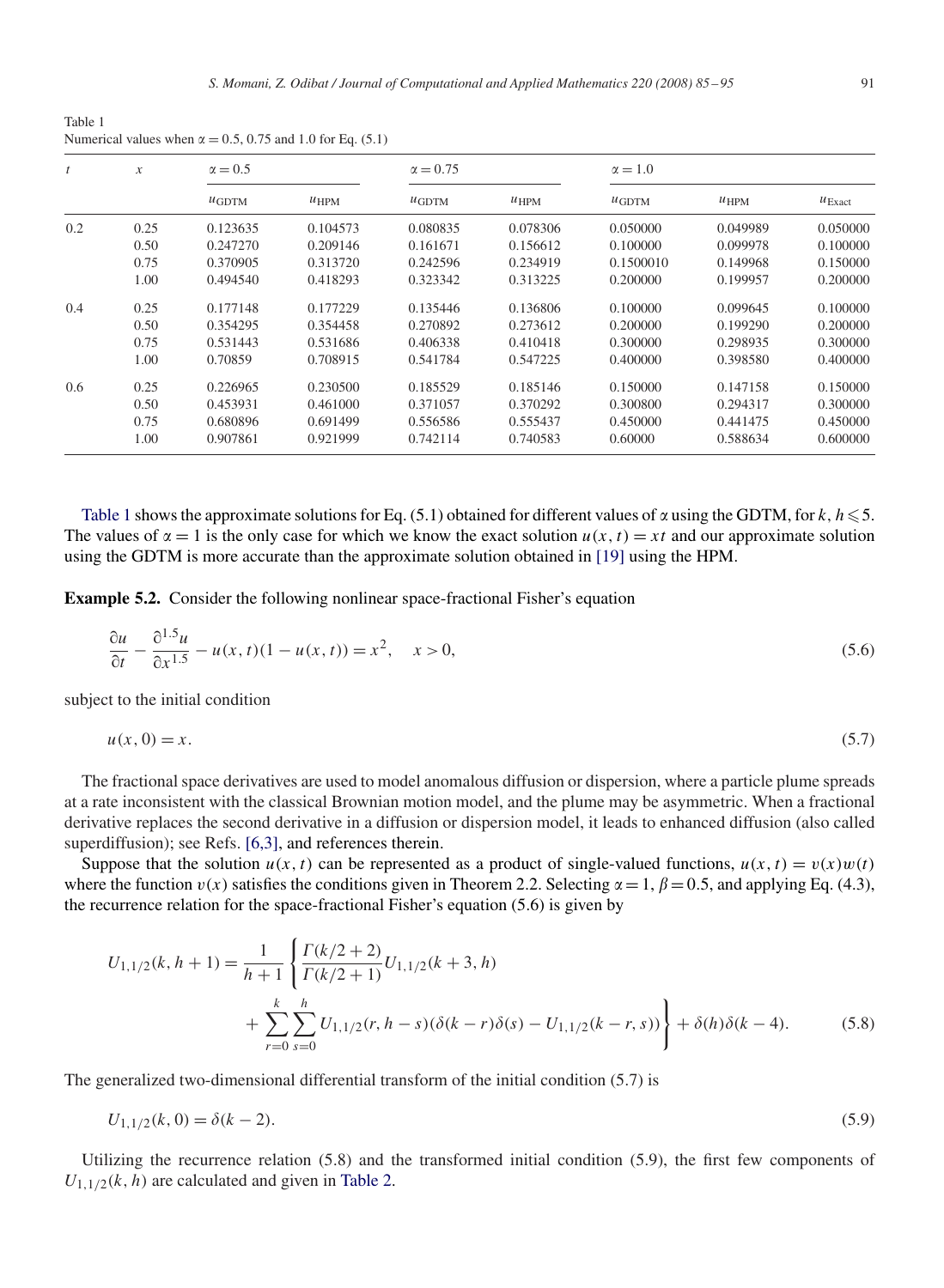Table 2 The first components of  $U_{1,1/2}(k, h)$  for Eq. (5.6)

|                   | $U_{1,1/2}(k,0)$ | $U_{1,1/2}(k, 1)$ | $U_{1,1/2}(k,2)$ | $U_{1,1/2}(k, 3)$                  | $U_{1,1/2}(k,4)$                    |  |
|-------------------|------------------|-------------------|------------------|------------------------------------|-------------------------------------|--|
| $U_{1,1/2}(0,h)$  |                  |                   |                  |                                    |                                     |  |
| $U_{1,1/2}(1,h)$  | $\overline{0}$   |                   |                  | $\frac{\Gamma(5/2)}{3\Gamma(3/2)}$ | $-\frac{\Gamma(5/2)}{3\Gamma(3/2)}$ |  |
| $U_{1,1/2}(2, h)$ |                  |                   |                  |                                    | $\frac{1}{24}$                      |  |
| $U_{1,1/2}(3,h)$  | 0                |                   |                  | $\Omega$                           | $\frac{\Gamma(5/2)}{6\Gamma(3/2)}$  |  |
| $U_{1,1/2}(4, h)$ | $\Omega$         |                   | $-1$             | $-1$                               | $-\frac{1}{12}$                     |  |

Table 3 Numerical values for Eq. (5.6)

| $\mathcal{X}$ | $t=0.1$    |                  | $t = 0.2$  |                  | $t = 0.3$  |                  | $t = 0.4$  |                  |
|---------------|------------|------------------|------------|------------------|------------|------------------|------------|------------------|
|               | $\mu$ GDTM | $u_{\text{VIM}}$ | $\mu$ GDTM | $u_{\text{VIM}}$ | $\mu$ GDTM | $u_{\text{VIM}}$ | $\mu$ GDTM | $u_{\text{VIM}}$ |
| 0.0           | 0.0        | 0.0              | 0.0        | 0.0              | 0.0        | 0.0              | 0.0        | 0.0              |
| 0.1           | 0.110233   | 0.110401         | 0.120145   | 0.121559         | 0.128281   | 0.133294         | 0.132819   | 0.145276         |
| 0.2           | 0.220348   | 0.220589         | 0.240212   | 0.242240         | 0.257431   | 0.264612         | 0.269327   | 0.287146         |
| 0.3           | 0.330259   | 0.330565         | 0.359453   | 0.362026         | 0.384716   | 0.393833         | 0.402530   | 0.425163         |
| 0.4           | 0.439957   | 0.440329         | 0.477796   | 0.480928         | 0.509872   | 0.520995         | 0.531749   | 0.559433         |
| 0.5           | 0.549441   | 0.549880         | 0.595214   | 0.598938         | 0.632794   | 0.646078         | 0.656718   | 0.689927         |
| 0.6           | 0.658707   | 0.659214         | 0.711692   | 0.716018         | 0.753428   | 0.768969         | 0.777297   | 0.816392         |
| 0.7           | 0.767755   | 0.768320         | 0.827221   | 0.832097         | 0.871744   | 0.889430         | 0.893402   | 0.938285         |
| 0.8           | 0.876585   | 0.877185         | 0.941796   | 0.947058         | 0.987718   | 1.007079         | 1.004978   | 1.054714         |
| 0.9           | 0.985196   | 0.985786         | 1.055412   | 1.060735         | 1.101336   | 1.121360         | 1.111987   | 1.164378         |
| 1.0           | 1.093587   | 1.094096         | 1.168067   | 1.172904         | 1.212587   | 1.231524         | 1.214400   | 1.265508         |

Therefore, the approximate solution, for  $k, h \leq 4$  of the nonlinear space-fractional Fisher's equation (5.6) can be derived as

$$
u(x,t) = -\frac{\Gamma(5/2)}{3\Gamma(3/2)}(t^3 + t^4)x^{1/2} + \left(1 + t + \frac{1}{2}t^2 + \frac{1}{6}t^3 + \frac{1}{24}t^4\right)x
$$
  
+ 
$$
\frac{\Gamma(5/2)}{6\Gamma(3/2)}t^4x^{3/2} - \left(t^2 + t^3 + \frac{7}{12}t^4\right)x^2.
$$
 (5.10)

In order to make comparison with VIM, we follow the analysis given in [23] and solve the nonlinear space-fractional equation (5.6) by using VIM to obtain the following fourth-order approximate solution:

$$
u(x,t) = x + xt + (x - 2x^2)\frac{t^2}{2} + \left(\frac{1}{2}x - 3x^2 + 2x^3 - \frac{2}{\Gamma(3/2)}x^{1/2}\right)\frac{t^3}{3}
$$

$$
- \left(\frac{4}{3}x^2 - \frac{8}{3}x^3 + \frac{2}{3\Gamma(3/2)}x^{1/2}\right)\frac{t^4}{4} - \left(\frac{1}{4}x^2 - \frac{5}{3}x^3 + x^4\right)\frac{t^5}{5}
$$

$$
+ \left(\frac{1}{3}x^3 - \frac{2}{3}x^4\right)\frac{t^6}{6} - \frac{x^4}{9}\frac{t^7}{7}.
$$
(5.11)

Table 3 shows the approximate solutions for Eq. (5.6) using the GDTM, for  $k, h \leq 4$ , and the VIM. From the numerical results in Table 3, it is to conclude that the approximate solution obtained using the GDTM is in good agreement with the approximate solution obtained using the VIM for all values of *x* and *t*.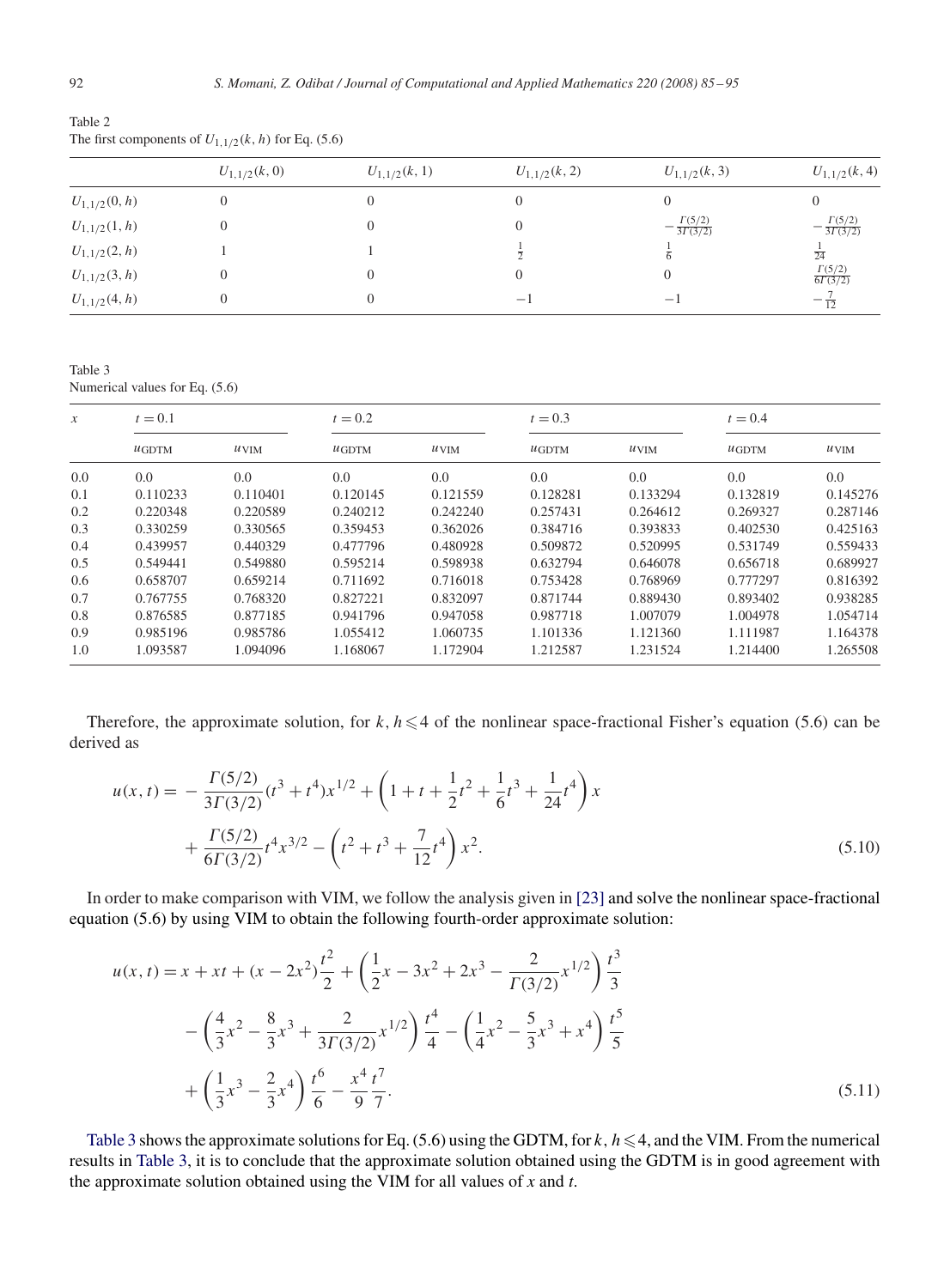**Example 5.3.** Consider the following nonlinear space- and time-fractional hyperbolic equation

$$
\frac{\partial^{\gamma} u}{\partial t^{\gamma}} = \frac{\partial}{\partial x} \left( u(x, t) \frac{\partial^{\beta} u}{\partial x^{\beta}} \right), \quad t > 0, \quad x > 0,
$$
\n(5.12)

where  $0 < \beta \leq 1$  and  $1 < \gamma = m_1/m_2 \leq 2$ , subject to the initial conditions

$$
u(x, 0) = x^{2\beta}, \quad u_t(x, 0) = -2x^{2\beta}.
$$
\n(5.13)

The space–time-fractional diffusion equation (5.12), in which the dispersive flux is described by a fractional space derivative, has been applied to modeling the anomalous or super diffusion of solutes observed in heterogeneous porous media [10,2]. Eq. (5.12) is a time-fractional version of the advection dispersion equation solved in [30] via particle tracking methods. A similar time-fractional equation was applied to mobile–immobile flow in [28], and the time derivative is shown to model power law retention times in the immobile zone.

Suppose that the solution  $u(x, t)$  can be represented as a product of single-valued functions,  $u(x, t) = v(x)w(t)$ where the function  $w(t)$  satisfies the conditions given in Theorem 2.2. According to Eq. (4.3), selecting  $\alpha = 1/m_2$ , the recurrence relation for the space–time and fractional hyperbolic equation (5.12) is given by

$$
\frac{\Gamma(\alpha h + \gamma + 1)}{\Gamma(\alpha h + 1)} U_{1/2, \beta}(k, h + m_1)
$$
\n
$$
= (k+1) \sum_{r=0}^{k+1} \sum_{s=0}^{h} \frac{\Gamma(\beta(k-r+2) + 1)}{\Gamma(\beta(k-r+1) + 1)} U_{1/2, \beta}(r, h - s) U_{1/2, \beta}(k-r+2, s). \tag{5.14}
$$

In case of  $\gamma = 2$  and  $m_1 = 2$ , the generalized two-dimensional DTM of the initial conditions (5.13) are

$$
U_{1/2,\beta}(k,0) = \delta(k-2),\tag{5.15}
$$

$$
U_{1/2,\beta}(k,1) = -2\delta(k-2). \tag{5.16}
$$

Utilizing the recurrence relation (5.14) and the transformed initial condition (5.15) and (5.16), we get

$$
U_{1/2,\beta}(2,0) = 1,
$$
  
\n
$$
U_{1/2,\beta}(2,1) = -2,
$$
  
\n
$$
U_{1/2,\beta}(2,2) = \frac{3}{2} \frac{\Gamma(2\beta + 1)}{\Gamma(\beta + 1)},
$$
  
\n
$$
U_{1/2,\beta}(2,3) = -2 \frac{\Gamma(2\beta + 1)}{\Gamma(\beta + 1)},
$$
  
\n
$$
U_{1/2,\beta}(2,4) = \frac{\Gamma(2\beta + 1)}{4\Gamma(\beta + 1)} \left(\frac{3\Gamma(2\beta + 1)}{\Gamma(\beta + 1)} + 4\right),
$$
  
\n
$$
U_{1/2,\beta}(2,5) = \frac{-3}{2} \frac{\Gamma(2\beta + 1)^2}{\Gamma(\beta + 1)^2}
$$

and the other coefficients equal zero for  $k, h \le 5$ . Therefore, from (3.1), the approximate solution of the nonlinear space and time fractional hyperbolic equation (5.12) can be derived as

$$
u(x,t) = \left[1 - 2t + \frac{3\Gamma(2\beta + 1)}{2\Gamma(\beta + 1)}t^2 - 2\frac{\Gamma(2\beta + 1)}{\Gamma(\beta + 1)}t^3 + \frac{\Gamma(2\beta + 1)}{4\Gamma(\beta + 1)}\left(\frac{3\Gamma(2\beta + 1)}{\Gamma(\beta + 1)} + 4\right)t^4 - \frac{3\Gamma(2\beta + 1)^2}{2\Gamma(\beta + 1)^2}t^5\right]x^{2\beta}.
$$
\n(5.17)

Table 4 shows the approximate solutions for Eq. (5.12) obtained for  $\alpha = 2$  and  $\beta = 1$  using the GDTM, for k,  $h \le 20$ . Eq. (5.12), for  $\beta = 1$ , is solved in [22] using the VIM and ADM. The values of  $\alpha = 2$  and  $\beta = 1$  is the only case for which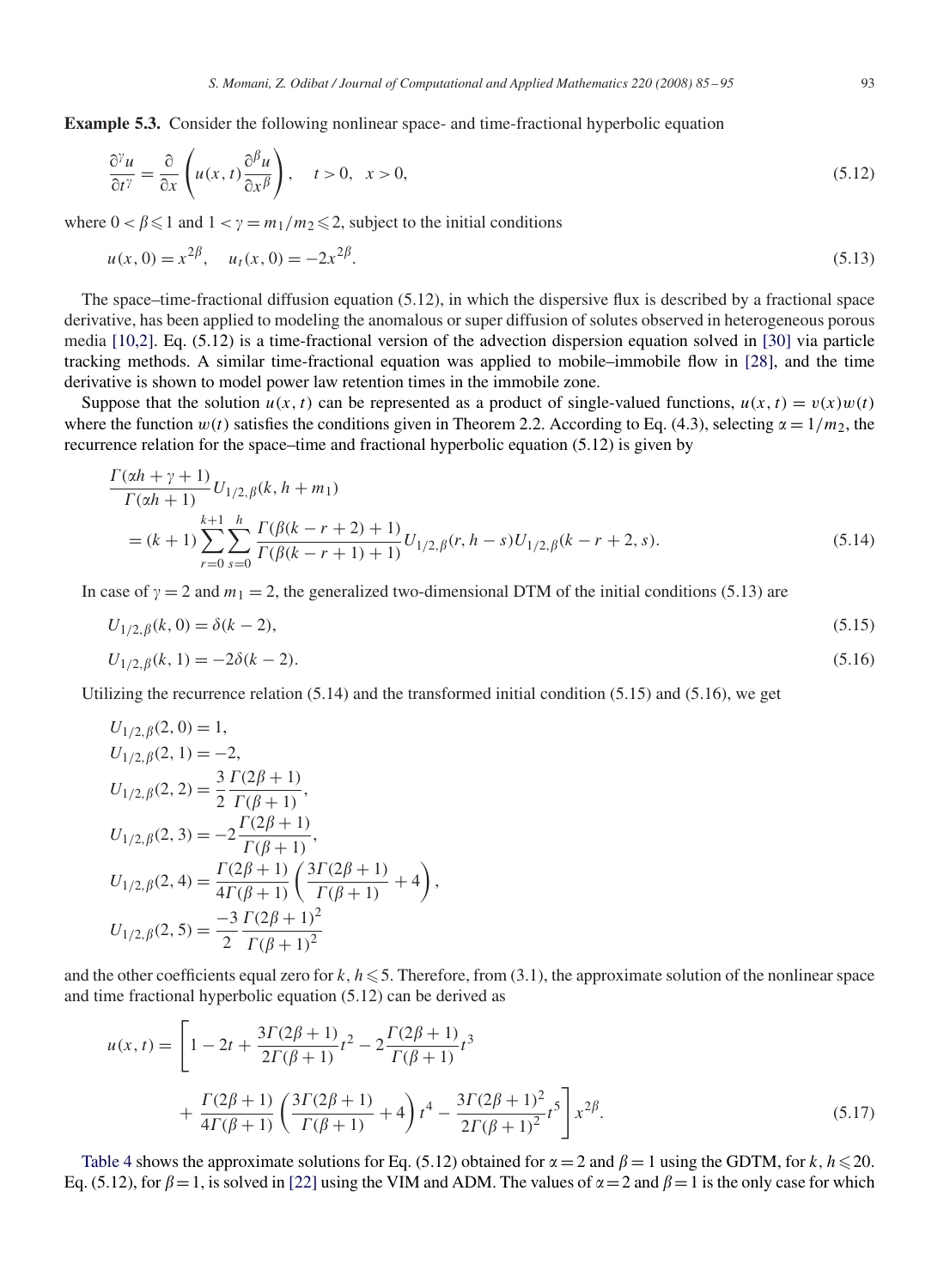| $\mathfrak{t}$ | $\boldsymbol{\mathcal{X}}$ | $\mu$ GDTM | u <sub>ADM</sub> | $u_{\text{VIM}}$ | $u_{\text{Exact}}$ |
|----------------|----------------------------|------------|------------------|------------------|--------------------|
| 0.2            | 0.25                       | 0.043403   | 0.0433951        | 0.043400         | 0.043403           |
|                | 0.50                       | 0.173611   | 0.173580         | 0.173600         | 0.173611           |
|                | 0.75                       | 0.390625   | 0.390556         | 0.390600         | 0.390625           |
|                | 1.00                       | 0.694444   | 0.694321         | 0.694460         | 0.694444           |
| 0.4            | 0.25                       | 0.031888   | 0.031567         | 0.031779         | 0.031888           |
|                | 0.50                       | 0.127551   | 0.126268         | 0.127118         | 0.127551           |
|                | 0.75                       | 0.286990   | 0.284103         | 0.286015         | 0.286990           |
|                | 1.00                       | 0.510204   | 0.505072         | 0.508471         | 0.508471           |
| 0.6            | 0.25                       | 0.024433   | 0.022005         | 0.023665         | 0.024414           |
|                | 0.50                       | 0.097730   | 0.088018         | 0.094660         | 0.097656           |
|                | 0.75                       | 0.219893   | 0.198040         | 0.212984         | 0.219727           |
|                | 1.00                       | 0.390921   | 0.352071         | 0.378638         | 0.390625           |

Table 4 Numerical values when  $\alpha = 2$  and  $\beta = 1$  for Eq. (5.12)

we know the exact solution  $u(x, t) = (x/(t+1))^2$  and our approximate solution using the GDTM is high agreement with the approximate solution obtained in [22] using the VIM and ADM.

# **6. Conclusions**

In this research, a new numerical method to tackle the nonlinear partial differential equations with space- and timefractional derivatives is proposed. The new method is based on the two-dimensional DTM and generalized Taylor's formula. Comparison of the results obtained by using the GDTM with that obtained by other existing methods reveals that the present method is very effective and convenient for solving nonlinear partial differential equations of fractional order.

#### **Acknowledgement**

The authors would like to thank the reviewer for his valuable suggestions and comments.

#### **References**

- [1] K. Al-Khaled, S. Momani, An approximate solution for a fractional diffusion-wave equation using the decomposition method, Appl. Math. Comput. 165 (2) (2005) 473–483.
- [2] B. Baeumer, M.M. Meerschaert, Stochastic solutions for fractional Cauchy problems, Fractional Calculus Appl. Anal. 4 (2001) 481–500.
- [3] B. Baeumer, M.M. Meerschaert, M. Kovacs, Fractional reproduction-dispersal equations and heavy tail dispersal kernels, Bull. Math. Biol., 2007, to appear, Preprint available at  $\langle$ http://www.stt.msu.edu/ mcubed/BMBseed.pdf $\rangle$ .
- [4] N. Bildik, A. Konuralp, F. Bek, S. Kucukarslan, Solution of different type of the partial differential equation by differential transform method and Adomian's decomposition method, Appl. Math. Comput. 172 (2006) 551–567.
- [5] M. Caputo, Linear models of dissipation whose *Q* is almost frequency independent. Part II, J. Roy. Austral. Soc. 13 (1967) 529–539.
- [6] D. del Castillo-Negrete, B.A. Carreras, V.E. Lynch, Front dynamics in reaction–diffusion systems with levy flights: a fractional diffusion approach, Phys. Rev. Lett. 91 (1) (2003) 018302.
- [7] I.H. Hassan, Comparison differential transformation technique with Adomian decomposition method for linear and nonlinear initial value problems, Chaos Solitons Fract., in press, doi:10.1016/j.chaos.2006.06.040.
- [8] J.H. He, Approximate analytical solution for seepage flow with fractional derivatives in porous media, Comput. Methods Appl. Mech. Engrg. 167 (1998) 57–68.
- [9] V.E. Lynch, B.A. Carreras, D. del-Castillo-Negrete, K.M. Ferriera-Mejias, H.R. Hicks, Numerical methods for the solution of partial differential equations of fractional order, J. Comput. Phys. 192 (2003) 406–421.
- [10] F. Mainardi, Y. Luchko, G. Pagnini, The fundamental solution of the space–time fractional diffusion equation, Fractional Calculus Appl. Anal. 4 (2) (2001) 153–192.
- [11] M.M. Meerschaert, C. Tadjeran, Finite difference approximations for two-sided space-fractional partial differential equations, Appl. Numer. Math. 56 (2006) 80–90.
- [12] S. Momani, Analytical approximate solution for fractional heat-like and wave-like equations with variable coefficients using the decomposition method, Appl. Math. Comput. 165 (2) (2005) 459–472.